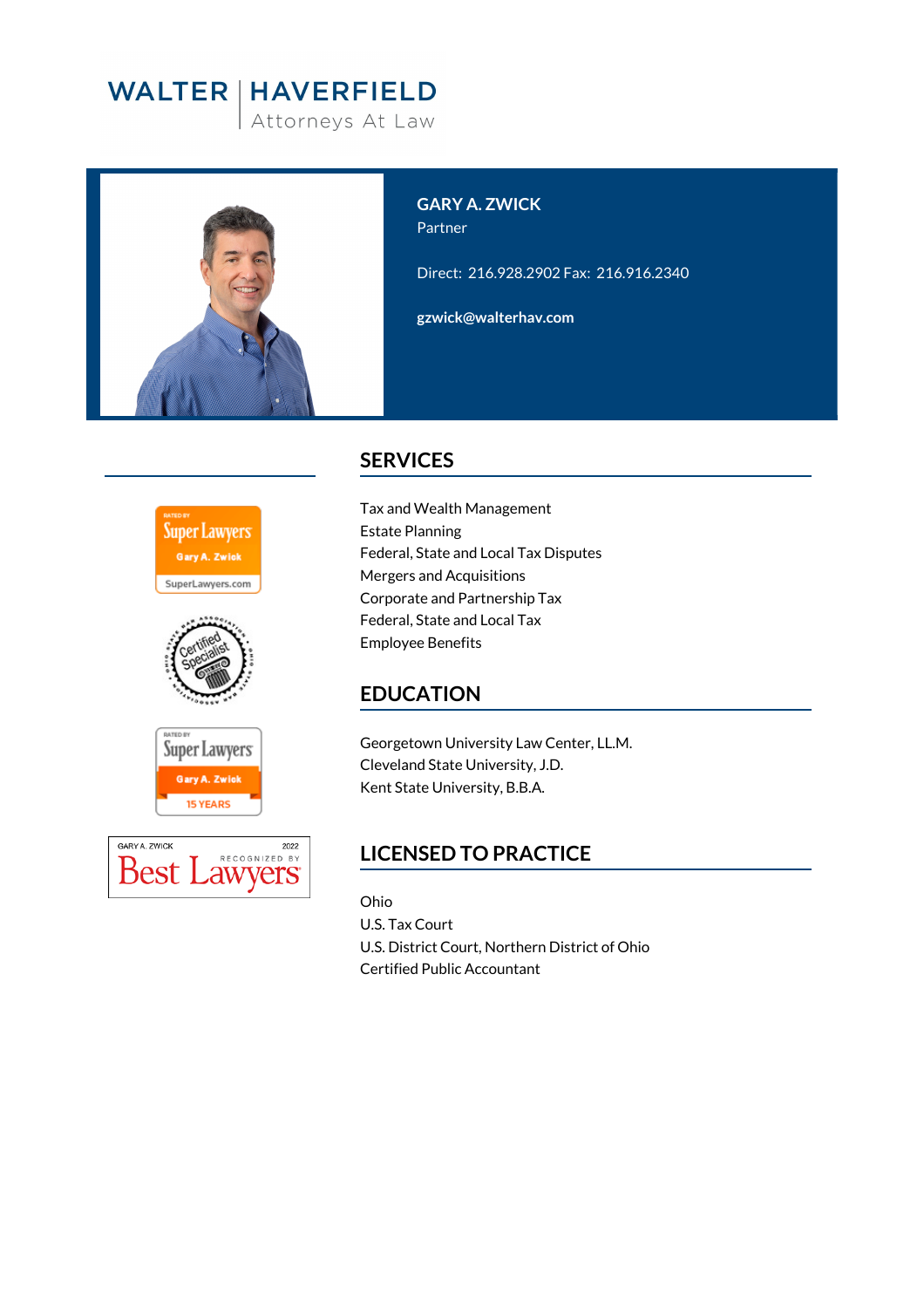Gary is a partner who has a general tax practice, with emphasis on tax planning for closely held and family businesses and their owners, and high-net-worth individuals. His focus encompasses not only income tax planning, but also estate planning, retirement plans and planning, business and individual taxation, Subchapters C & S, mergers and acquisitions, employee benefits and Internal Revenue Service (IRS), and tax court practice and controversy work. Gary also handles criminal tax matters working in conjunction with Ralph [Cascarilla](https://www.walterhav.com/professional/ralph-e-cascarilla/), Managing Partner of Walter | Haverfield and former Assistant U.S. Attorney. Before joining the firm in 1997, Gary, who is also a Certified Public Accountant (CPA), spent 21 years in public accounting, including serving for many years as Director of Tax Operations and Head of the Cleveland Office Tax Department for a large regional Bowman 100 CPA firm.

Gary is the principal author of the book, "Tax & Financial Planning for the Closely Held Family Business," and a co-author of the book "Transferring Interests in the Closely Held Family Business," both published by the American Law Institute and the American Bar Association (ALI-ABA). Both books were published by Edward Elgar Publishing beginning in 2019. He has also authored or coauthored over a dozen feature articles for majortax publications including a chapter entitled, "Transfers of Property in Exchange for Services - Section 83," for the LexisNexis Online Tax Encyclopedia, published in January 2007. For many years, Gary was the Tax Clinic editor of the August rotation of the Tax Adviser, the American Institute of Certified Public Accountants' (AICPA) national tax publication. He is also a contributor to the ALI-ABA Practice Checklist Manual on Advising Business Clients II and the book, "Golden Opportunities," by Amy and Armond Budish.

Gary is a frequent speaker, both locally and nationally, on tax subjects, with hundreds of speaking engagements addressing tax professionals. He is board certified in federal tax by the Ohio State Bar Association (OSBA) and former Chair of the Federal Tax Specialty Board of the OSBA. He continues to serve on the Federal Tax Specialty Board of the OSBA. He was both an adjunct professor of Wealth Transfer Tax and Estate Planning at Case Western Reserve University School of Law and an adjunct professor of Tax Law and Wealth Transfer Tax at Cleveland State University Cleveland-Marshall College of Law.

### **EXPERIENCE**

#### **EMPLOYEE BENEFITS & ERISA**

- Consults on qualified plan design, including defined benefit/defined contribution combinations
- Drafts and implements individually designed qualified plans
- Handles qualified plan audits and interface with the IRS to obtain qualification letters for the plans
- Designs and implements Voluntary Employees' Beneficiary Association (VEBA) plans for larger employers and assists small employers with their employee benefit plans
- Designs, drafts, and implements non-qualified deferred compensation, stock options, restricted stock plans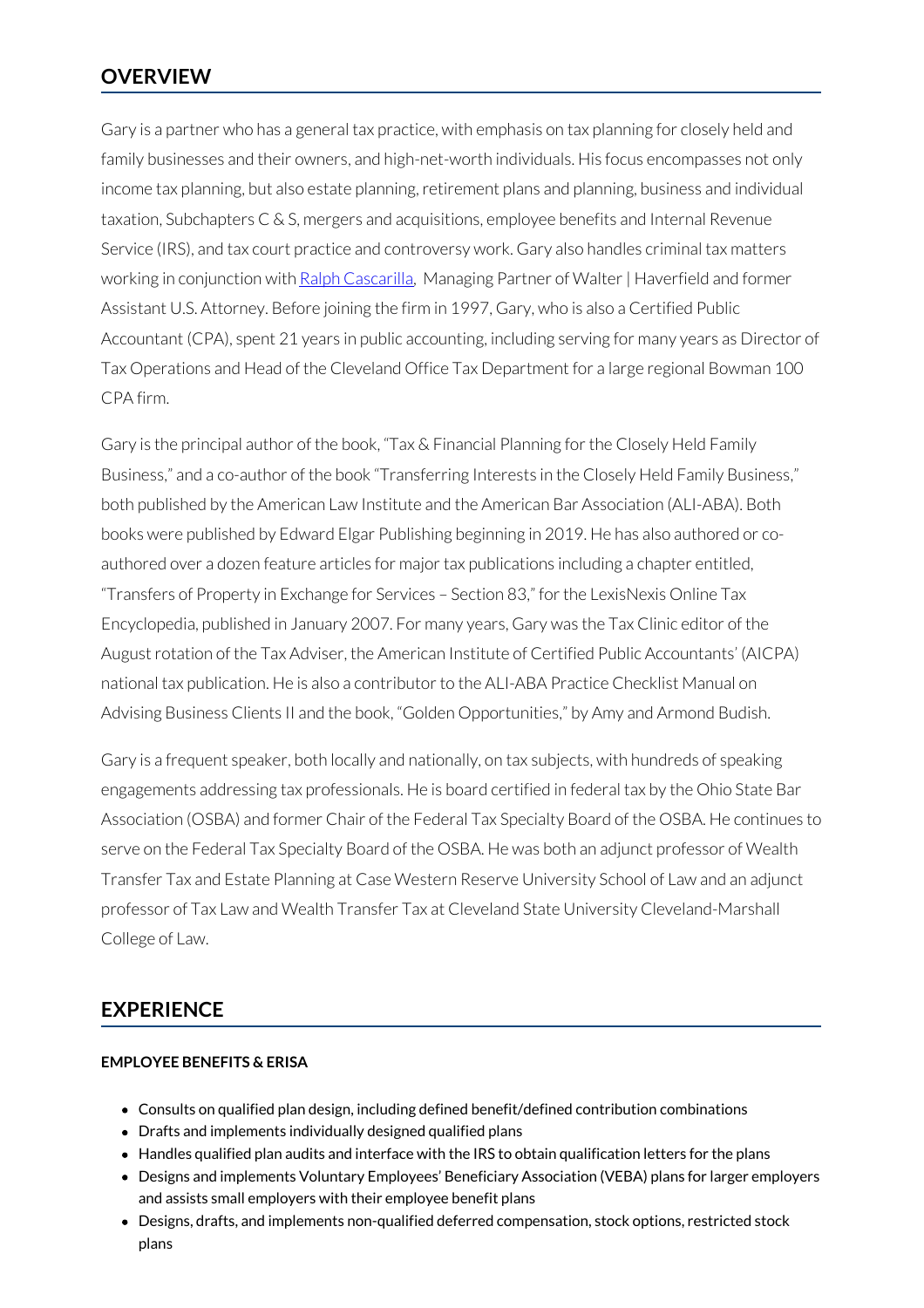• Implements Individual Retirement Arrangements (IRA) and other retirement strategies

#### **ESTATE PLANNING**

- Consults and handles matters in estate and wealth planning for owners and operators of closely held and family businesses
- Works closely with high-net-worth individuals and their families
- Solves liquidity problems in estates that are largely illiquid
- Works with multiple generations to assure that plans implemented are carried out

#### **FEDERAL, STATE, & LOCAL TAX**

- Creatively structures and negotiates purchases and sales of businesses to reduce or eliminate taxes
- Designs compensation, benefits and qualified plan systems for closely held and family businesses to maximize benefits and minimize costs
- Structures optimal entity selection, accounting periods, and methods and situs of closely held entities to reduce tax exposure for entrepreneurial businesses
- Processes hundreds of audits, appeals, and court cases on the federal, state, and local level; Regularly obtains private letter rulings and interface with all levels of administrative entities
- Manages family business and other shareholder disputes
- Works closely with individuals and their families to design and implement multi-generational estate and wealth-planning strategies
- Facilitates estate and trust administration

### **PRESENTATIONS**

- "Real World Estate Planning for Closely-Held Businesses," American Institute of Certified Public Accountants and CIMA Engage Conference, 2022
- "Evaluating Living Trusts Drafted by Others and Building the Perfect Document," Estate planning Council of Cleveland, 2022
- "Choice of Entity Panel," 64th Annual Cleveland Tax Institute, 2021
- "Evaluating Living Trusts Drafted by Others and Building the Perfect Document" Boy Scouts of America Webinar, 2021
- "Tax and Financial Planning for the Closely Held Family Business," Ohio State Bar Association, 2021
- "Real World Estate Planning for Owners of Closely-Held Businesses," American Institute of Certified Public Accountants Engagement Conference, 2021
- "What are Wealthy Clients Doing in the Current Environment?" National Association of Insurance & Financial Advisors of Cleveland, 2021
- "Problems and Solutions for Closely Held Business Interests Gifted or Bequeathed to Private Foundations," Boy Scouts of America / Annual Estate Planning Seminar, 2020
- "Tax and Financial Planning for Closely Held Family Businesses," Ohio State Bar Association, 2020
- "Estate Planning Opportunities in Light of the Current Low Interest Rates," Akron Tax & Estate Planning Council, 2020
- "Selected Advanced Planning Issues for Closely Held Businesses (NOT including Section 199A QBID)," Ohio State Bar Association Webcast, 2019
- "Mastering Estate and Gift Tax Planning," Ohio Society of Certified Public Accountants, 2019
- "Tax Saving Strategies: Structuring Asset and Stock Purchases Advantageously," National Business Institute Buying and Selling a Business: Start to Finish, 2019
- "Mastering Estate and Gift Tax Planning," Ohio Society of Certified Public Accountants, 2019
- "Handling Common Business Tax Issues," National Business Institute Business Law: Start to Finish, 2019
- "Business Succession Planning" with Dave Johnson, American Institute of Certified Public Accountants Engage Conference, 2019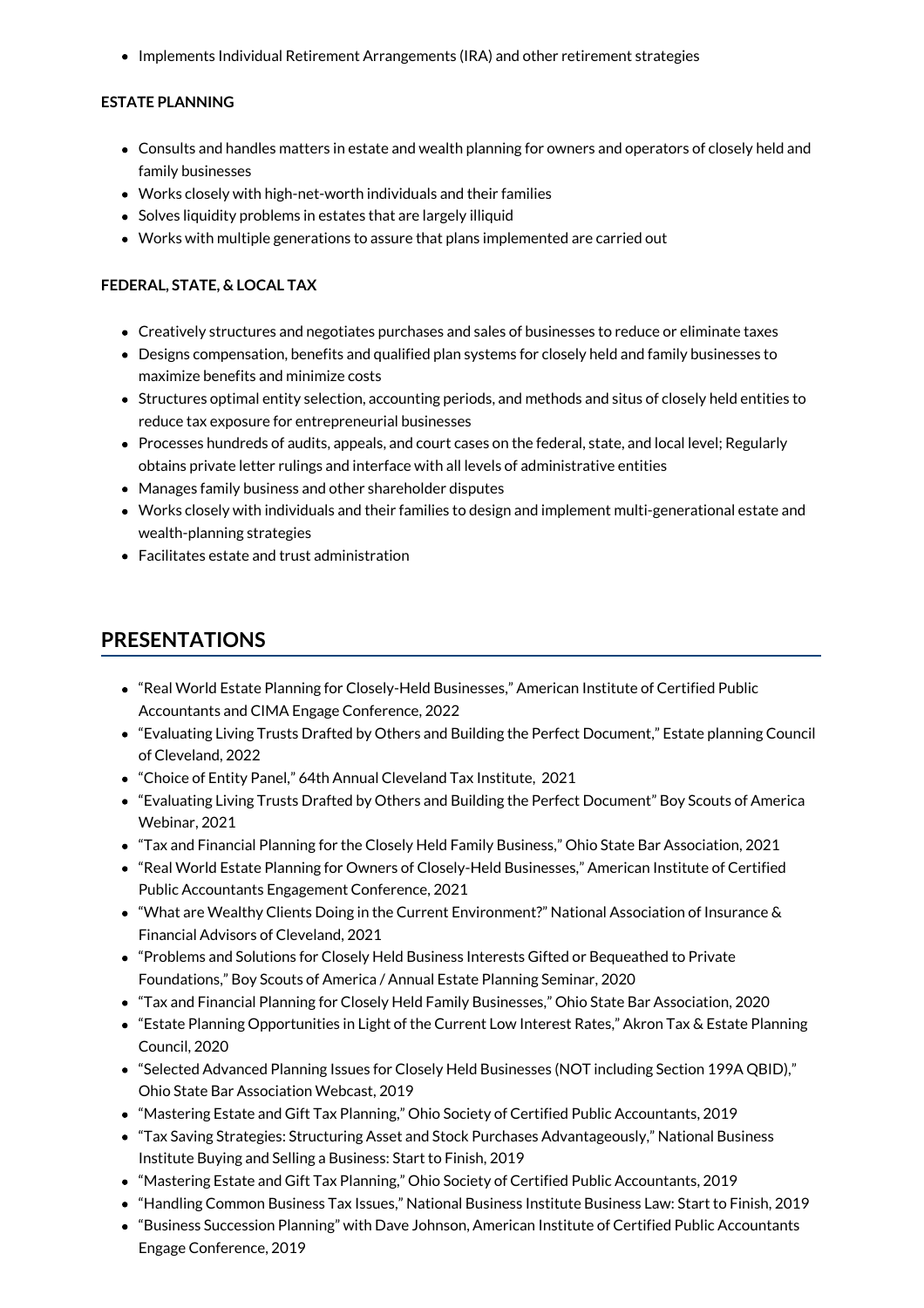- "EST Basic Workshop" presented with Missia Vaselaney and Paige Goepfert at the American Institute of Certified Public Accountants Engage Conference, 2019
- "Charitable Giving to Solve Client Income Tax Problems," United Cerebral Palsy of Greater Cleveland, 2019
- "Buying and Selling a Business: Tax Strategies for Closely-Held Corporations" with Alexis J. Kim Certified Public Accountant Academy Online Webinar, 2019
- "Best Life Insurance Ideas" with Cullen Fischel, National Association of Insurance and Financial Advisors (NAIFA), 2019
- "Effect of Tax Reform on S Corporations," Ohio Society of Certified Public Accountants Mega Tax Conference, 2018
- "Charitable Giving to Solve Client Income Tax Problems," United Cerebral Palsy of Greater Cleveland, 2018
- "Federal Tax Updates," West Virginia Tax Institute, 2018
- "Tax Considerations in Buying and Selling a Business After the 2017 Tax Act," 13th Annual Boy Scouts Estate Planning Seminar, 2018
- "Tax Saving Strategies: Structuring Asset and Stock Purchases Advantageously," Walter | Haverfield LLP & Skoda Minotti Presentation, 2018
- "National Business Institute: Buying and Selling a Business: Start to Finish," NBI, with Alexis J. Kim, 2018
- "Professional Collaboration Team Approach to Estate Planning," American Institute of Certified Public Accountants Engage Conference, with Jordon Rosen, Susan Tillery, Jeremiah Doyle and John Prokey, 2018
- "Special Tax Considerations Dissolving the Family Partnership," American Institute of Certified Public Accountants Engage Conference, 2018
- "EST Basic Workshop," AICPA Engage Conference, with Missia Vaselaney, 2018
- "Choice of Entity It's a whole new ballgame after TCJA 2017," Estate Planning Council, 2018
- "The Term Insurance Rollover," The Group Annual Meeting, 2018
- "Selected Creative Insurance and Tax Planning Ideas for Middle Market and Entrepreneurial Clients with High Income and Net Worth," National Association of Insurance and Financial Advisors, 2018
- "Selected Planning Topics for S Corporations," Ohio Society of CPAs Mega Tax Conference, 2017
- "Selected Creative Insurance and Tax Planning Ideas for Middle Market and Entrepreneurial Clients with High Income and Net Worth," presented with Cullen Fischel, American Tax Planning Institute Summit, 2017
- "High Net Worth Planning," Society of Financial Service Professionals, 2017
- "A Potpourri of Creative and Possibly Aggressive Estate Planning Ideas," Canton Estate Planning Forum, 2017
- "Federal Tax Updates," West Virginia Tax Institute, 2017
- "Most Tax Efficient Methods of Transferring a Family Business to the Next Generation" and "State and Local Tax Issues: Quirks that Affect Middle Markets and Closely-Held Businesses" (State and Local Tax Issues presented with Stephen Hall and Charles Federanich), 2017
- "Flexibility and Low Risk: The Manta in Estate Planning Today," Tri-State Tax Institute, 2017
- "Update on Family Limited Partnerships and Family Limited Liability Companies," Boy Scouts of America 12th Annual Estate Planning Seminar, 2017
- "Handling Common Business Tax Issues," National Business Institute, 2017
- "Most Tax Efficient Methods of Transferring a Family Business to the Next Generation," Ohio Society of CPAs Mega Tax Conference, 2016
- "A Potpourri of Unusual and Possibly Aggressive Estate Planning Techniques," Akron Tax and Estate Planning Council, 2016
- "Planning for Lifetime Transfers Utilizing Irrevocable Trusts," Lorain County Bar Association Fall Probate Seminar, 2016
- "Federal Tax Law Updates," Ohio State Bar Association Tax Institute, 2016
- "Federal Tax Updates," West Virginia Tax Institute Annual Meeting, 2016
- "War Stories," Estate Planning Council of Cleveland Panel Discussion, 2016
- "Key Laws and Client Intake/Goal Setting"; "Transfers During Life and Inter-Vivos Irrevocable Trusts"; "Tax Consequences of Trusts," National Business Institute Estate Planning and Administration: The